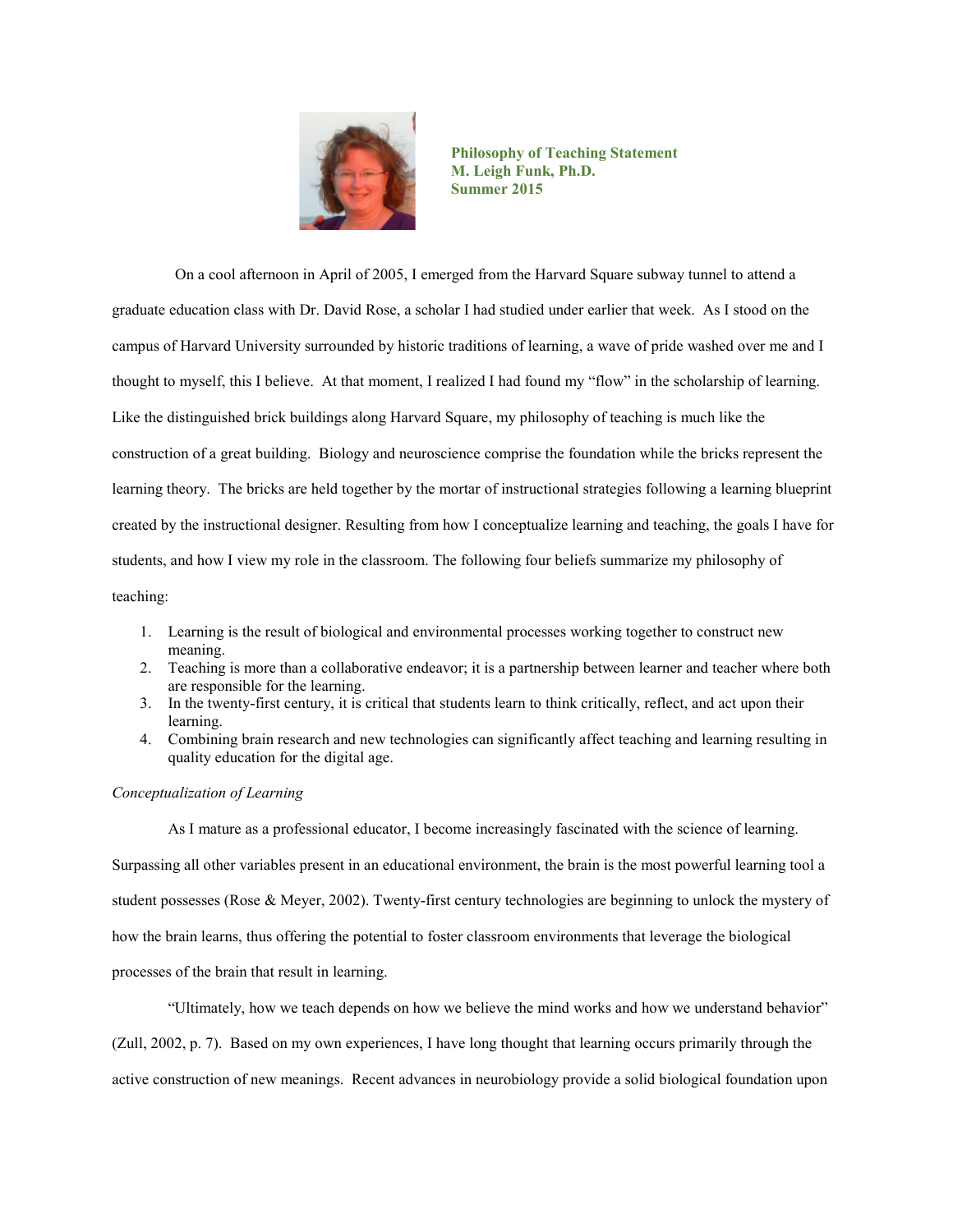which to build my constructivist learning beliefs. From a biological aspect, the parts of the brain used for learning are the sensory, reflective, abstracting, and acting regions. We use these regions as building blocks to construct new meaning when we experience, reflect, hypothesize, and act.

This conceptualization of learning was further solidified in 2012 as I was studying with another Harvard professor Dr. Todd Rose (no relation to David Rose). During the weeklong intensive institute on Mind, Brain, and Education, Dr. Rose presented his myth of the average. This talk was formally presented as a TED talk 2013. As a result, I left his class that day and immediately began to adjust my thinking, my instructional design, and my teaching to ban the average and design instruction to the edges. So many things in education are designed based on the average such as performance expectations, pacing guides, textbooks, etc. Nevertheless, I believe that in order to truly differentiate instruction, we must design adjustable seats for learning that can accommodate even slight modifications within the learning environment to fit each individual learner. This concept changed how I thought about differentiation and the strategies I use in my courses to model differentiation.

The implications of this conceptualization of learning are that I see the learning strengths and weaknesses of each student on a continuum based on their unique biological and experiential processes. Understanding learner differences offers the opportunity to utilize instructional strategies that are the equivalent to adjustable seats for learning and that can hopefully capitalize on unique strengths and biological functions of the unique brains within my courses.

#### *Conceptualization of Teaching*

As a teacher, I believe I have two primary responsibilities to students: to construct an environment that is conducive to their individual learning needs, and to build a collaborative relationship with students in order to facilitate, advise and encourage their learning efforts. To construct an environment conducive to the needs of twenty-first century learners, I utilize instructional strategies like differentiated instruction, cooperative learning, and problem-based learning to promote critical thinking, reflection, and problem solving.

My commitment to using technology to support learning stems from a deep seeded belief that relatively new technologies like the World Wide Web and multimedia applications hold great potential to both broaden access to educational information and deepen learning by supporting activities like analysis, synthesis, problem solving and decision making (Bates, 2000). Universal Design for Learning is a framework that enables me to incorporate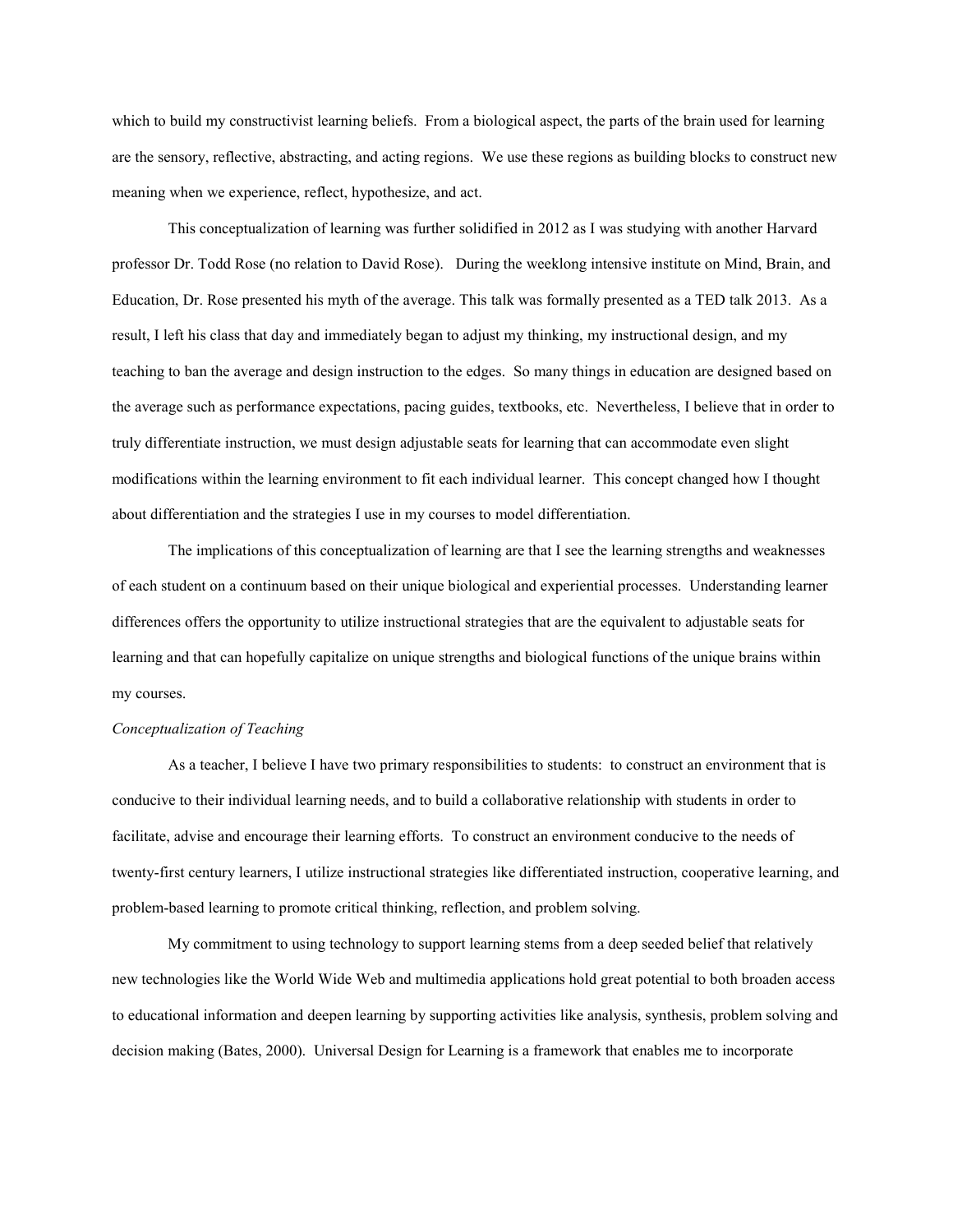different instructional approaches, leverage current brain research and integrate technology to advance learning (Rose, 2000).

## *Goals for Students*

In the twenty-first century, we are no longer able to teach students everything they need to know in order to succeed. Therefore, it is imperative that students learn to think critically, locate resources and information, and evaluate information to make decisions. In addition to thinking, it is my hope that students will learn to respect and value learning. In today's society, lifelong learning is not a personal characteristic, but rather a necessary survival skill. Ultimately, I hope students will "honor, connect, and understand their learning" (Leichter-Dominck, 2003). In doing so, students will have the critical skills to think, reflect, hypothesize, and actively test information as they complete the biological and environmental process of learning. I hold these goals for students irrespective of where they reside in the academic process. Although I tailor the goals, objectives, and learning outcomes appropriately for undergraduate and graduate level students, I hold the same underlying expectations for all. This is not to say that I have the same standards for all students, rather, that I strive to differentiate the learning strategies on an individual basis for all students.

#### *Implementation of Philosophy*

Upon further reflection, as I write this philosophy, I have realized that my beliefs about learning are complimented by my teaching strategies, and that my expectations for students each model my constructivist beliefs. My philosophy of teaching is demonstrated daily by the relationships I build with students, the integration of learning technologies, the differentiated instructional strategies, the focus on critical thinking and reflection, as well as the authentic assessment practices utilized. Prior to the first day of class, I send an email to students welcoming them to the class and introducing myself. This breaks the ice and provides a shared experience through communication in which to build a respectful, inviting, and engaging learning environment. My philosophy is further demonstrated by efforts to engage students in the learning process through discussions, hands-on activities, and inquiry probing strategies. Evidence of this style is found in a recent comment from a recent graduate student who was